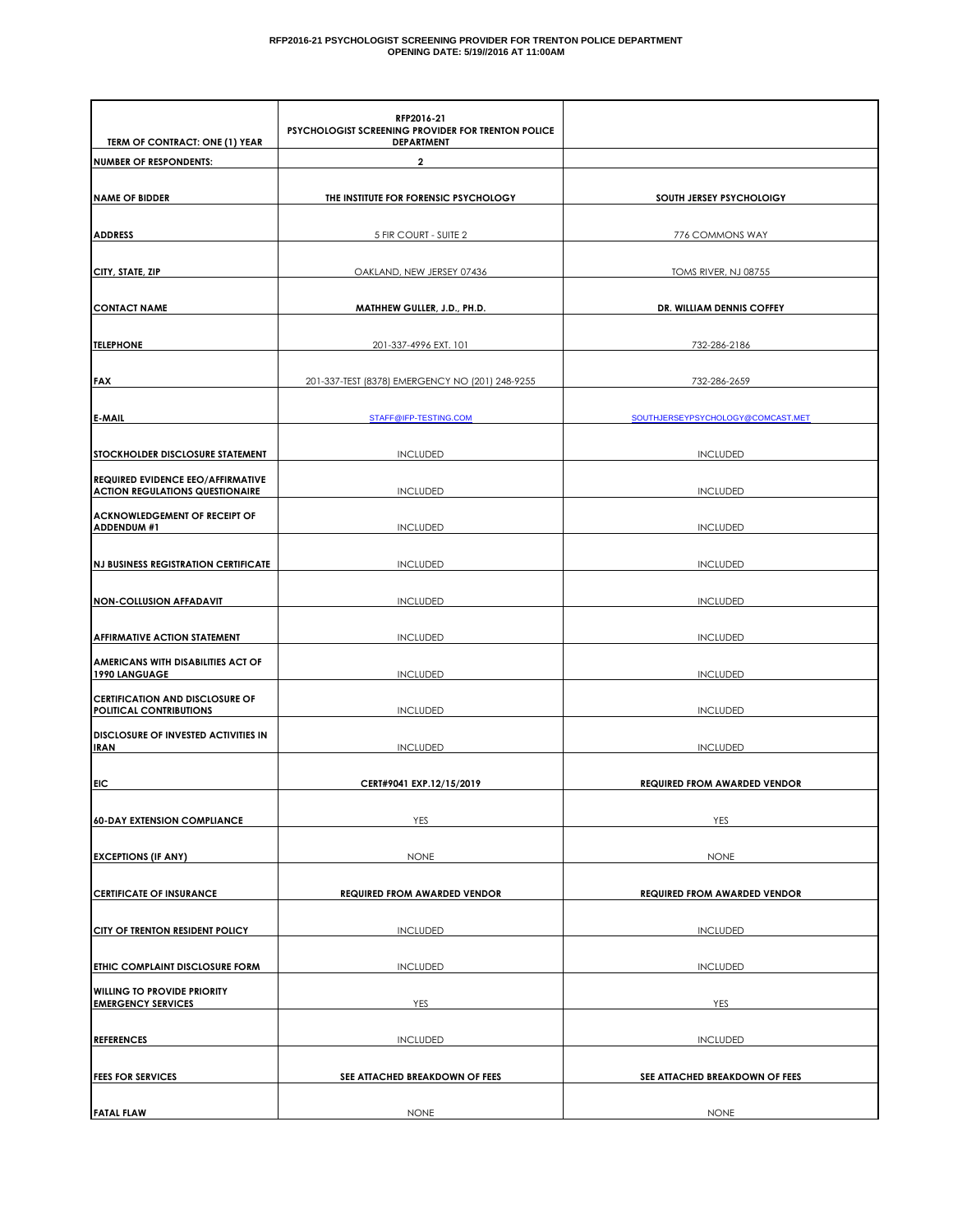RFP: 2016-21 Page 2 of 4

issues. Dr. Coffey also routinely provides consultations to attorneys, and physicians in the community. Specific to law enforcement Dr. Coffey has evaluated individuals in the corrections and law enforcement field to determine suitability for employment and fitness for duty.

Johanna "Josie" Olivier has been working as the office manger for South Jersey Psychology since August of 2010. She earned her Bachelor's Degree in Human Services and has specialized training in Biofeedback. Because of her background, Josie is able to manage both clerical and clinical aspects of the office that make the practice run smoothly.

### References:

References include George R. Saponaro, Esq., Saponaro Law Group; Westhampton Council Woman, Carolyn Chang, Douglas Gerardi, Division Director NJ State Department of Corrections, and Municipal Court Judge Jay Liguori.

÷

### **Fee Schedule:**

Evaluating the psychological and personality characteristics of law enforcement candidates is of the utmost importance to our community. Data produced by the assessment is required to capture the various characteristics of an applicant as well as their potential for success in a high stress position. As such the evaluation must be designed to be a comprehensive assessment and yet reasonable to the applicant.

The psychological testing proposed will be used to find the applicant's capacity for emotional regulation, stress tolerance, decision-making and judgment, impulse control and attention to safety, as well as the applicants propensity for avoiding substance abuse and other risk taking behavior. The proposed pre-employment examination of applicants will also serve to identify reliable predictors of integrity related behavior and those applicants who are at an elevated risk of misconduct.

The fees for the proposed expert evaluation for the City of Trenton Police Department will include intellectual testing, objective personality testing, projective testing, work skills testing, a comprehensive clinical interview, and preparation of a report submitted to the referring party within five business days of the appointment date. South Jersey Psychology would propose a rate of \$125.00 per hour for the evaluation. with an additional fee for test administration and scoring by various testing services. projected to range from \$100.00 to \$200.00, depending on the type of assessment required.

South Jersey